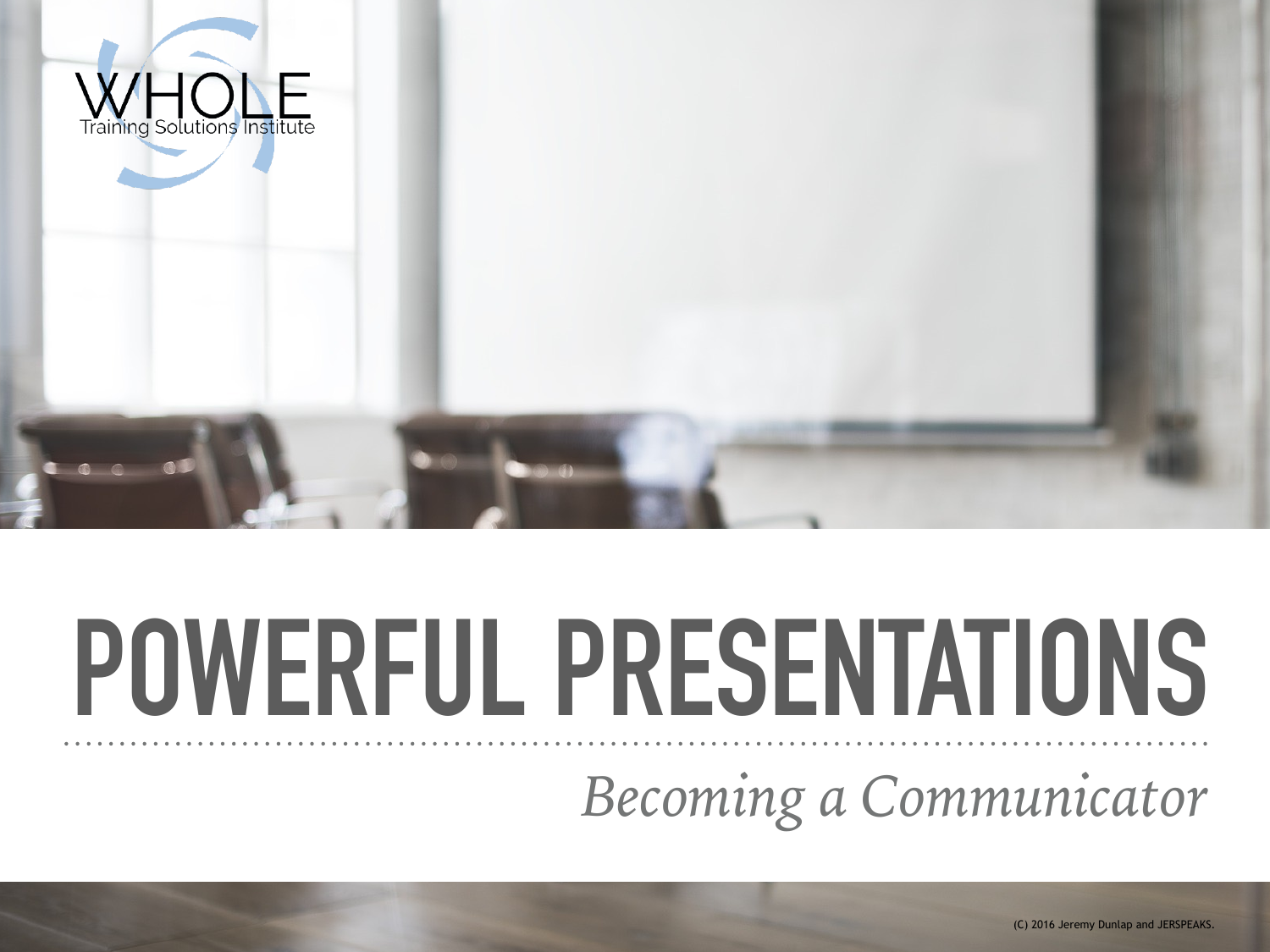

#### **INTRODUCTION**

#### **Powerful Presentations**:

The greatest fear in America, time and time again is public speaking.

Through teaching and video recording presentations, participants will garner skills in the area of constructing presentations, keeping thoughts concise, speaking impromptu, visual aids, dealing with nerves, and appearing/sounding confident and in command of the moment.

In addition, participants learn how to effectively manage a question/answer session on the phone or face-to-face.

*I have worked with Jer for over 8 years. He has delivered top notch programs for our employees and continues to receive high marks for his delivery, facilitating and engagement. What makes him the ultimate role model in delivery of a program is his ability to be agile and to gauge the audience, reflect and flex on the spot based on needs of participants. To be honest, I try to attend the sessions we schedule with Jer to "steal with pride" his behaviors and approach to facilitating sessions, as they are so successful. He is a natural.* 

-Rodney Coon

Global Program Manager - Leadership Development SABIC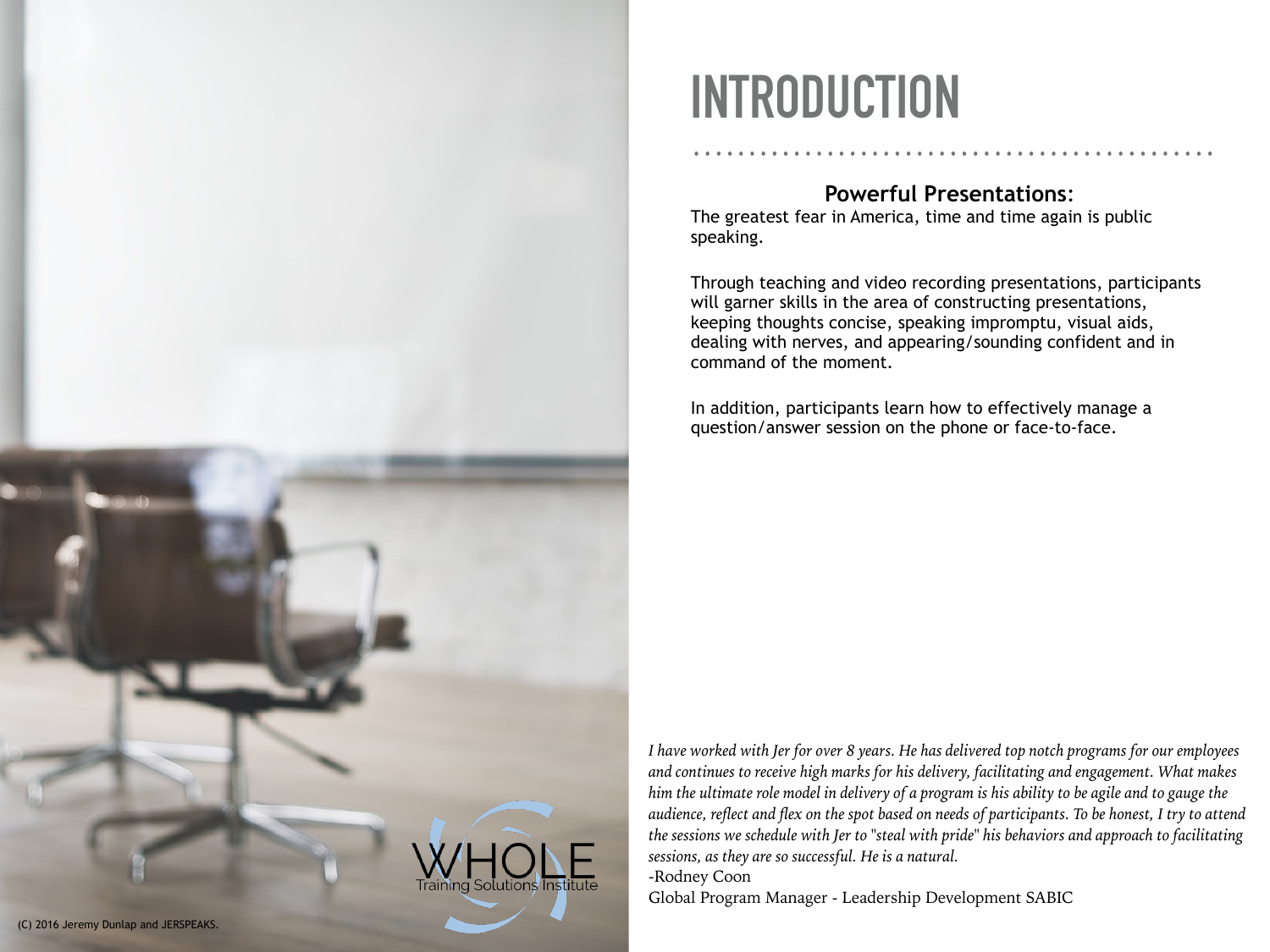

### **SAMPLE CLASS AGENDA**

Day One: 8:30 AM Class Start **Benchmark Video**  10:30 AM Behavioral Styles 11:30 AM One Hour Lunch 12:30 PM Opening a Presentation **Opening Video**  2:00 PM Credible? 2:15 PM The Voice **Group Practice**  2:45 PM The Look **Look/Sound Video**  3:30 PM Gestures 4:00 PM Jer Open for Questions/Coaching

Day Two: 8:30 AM Impromptu Speaking **Impromptu Video**  9:30 AM The Body of a Presentation 10:30 AM Visual Aids **Additional Group Practice**  11:30 AM One Hour Lunch 1:30 PM The Close **Closing Video**  3:00 PM Handling Q/A 3:30 PM Review of Final Videos 4:00 Jer Open for Questions/Coaching

*Times may vary. Times may be adjusted depending upon client request. There are two breaks (morning/afternoon) not reflected in this agenda.*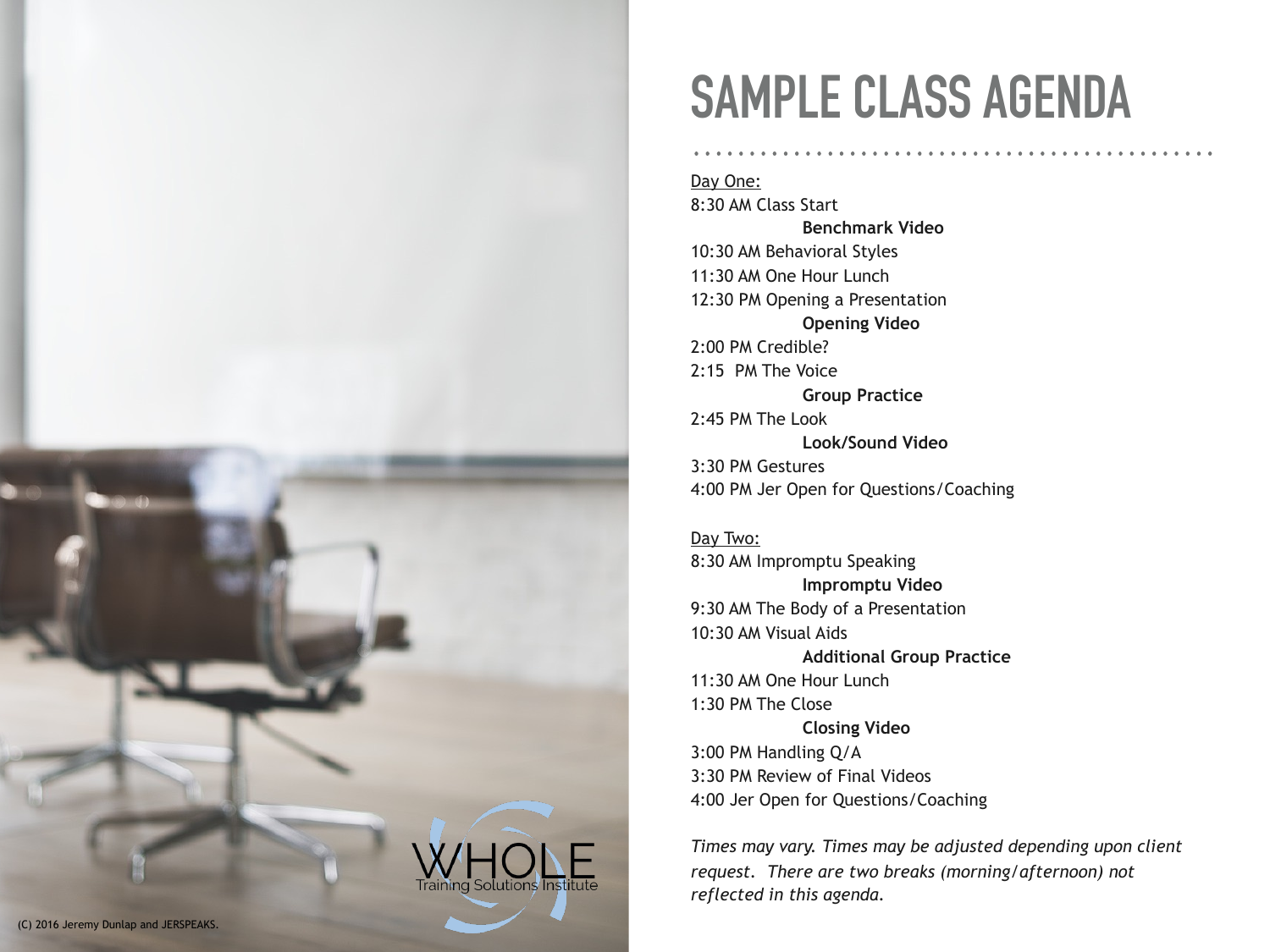### **OBJECTIVES**

Sample of Knowledge and Skills Gained:

- $\checkmark$  The use of effective formats for building powerful presentations, reducing filler words directing a clearer message
- $\checkmark$  Appearing confident as a presenter, even if the presenter does not feel confident
- ✓ The power of posture whether presenting face-to-face or on the phone
- ✓ Using the hands to drive message
- ✓ Sounding confident as a presenter, even if the presenter does not feel confident
- ✓ Using the voice to drive message and engage an audience
- ✓ Attendees learn important guidelines in order to best utilize powerpoint.
- ✓ Attendees learn strategies to best utilize a visual aid (powerpoint, handout, whiteboard) when communicating
- ✓ Attendees learn strategies for controlling their question and answer sessions.
- $\checkmark$  Attendees learn how to handle tense moments in Q/A sessions.
- ✓ Attendees learn how to think on their feet, while appearing confident during Q/A.



### **VIDEO**

All attendees are video recorded and coached in the moment. Every attendee records four to six videos over a two day period.

In addition, a private video coach is available to instruct and assist attendees in a more one-on-one environment. Ask us about the additional costs and requirements to add a private coach to the training event.



In a survey of any audience<br>In a survey of any audience<br>100% would agree that<br>rambling during a 100% would agree that

a survey dagree<br>JO% would agree<br>JO% would agree<br>ambling during a<br>presentation...does not work.<br>presentation...does

a a would ring a<br>00% Would ring a<br>rambling during a

-Rodney Coon

Global Program Manager - Leadership Development SABIC